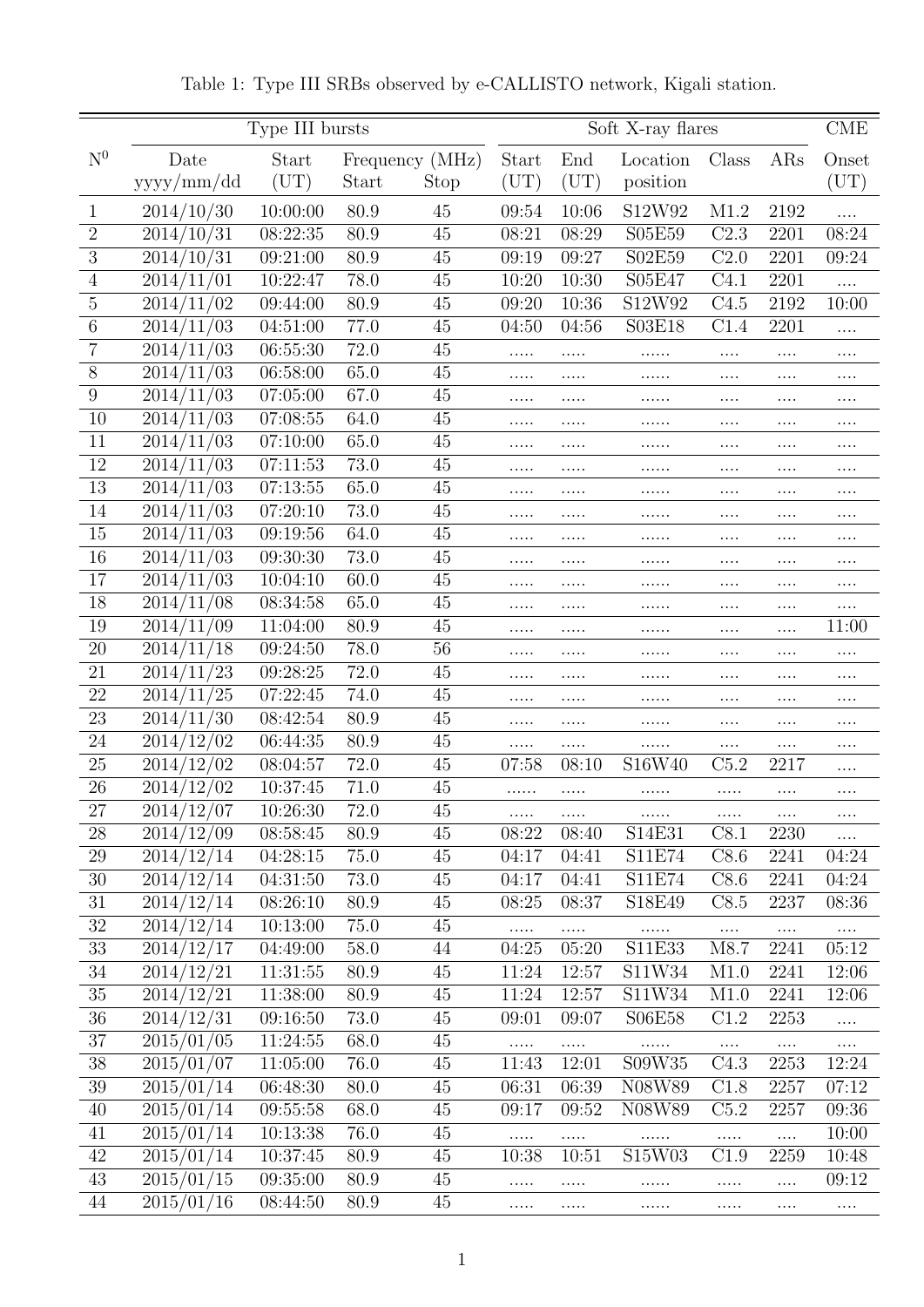|                | Type III bursts          |                      |              |                         | Soft X-ray flares     |                     |                      |              |                  |                          |
|----------------|--------------------------|----------------------|--------------|-------------------------|-----------------------|---------------------|----------------------|--------------|------------------|--------------------------|
| N <sup>0</sup> | Date<br>yyyy/mm/dd       | Start<br>(UT)        | Start        | Frequency (MHz)<br>Stop | Start<br>$({\rm UT})$ | End<br>$({\rm UT})$ | Location<br>position | Class        | ARs              | Onset<br>$(\mathrm{UT})$ |
| 45             | 2015/01/16               | 08:47:37             | 80.9         | 45                      |                       |                     |                      | .            |                  |                          |
| 46             | 2015/01/20               | 09:47:15             | 80.9         | 45                      | 09:46                 | 09:51               | S14W84               | <b>B8.2</b>  | .                | 09:48                    |
| 47             | $\frac{2015}{02}{66}$    | 09:50:00             | 78.0         | 54                      | .                     |                     |                      | .            | .                | $\cdots$                 |
| 48             | 2015/02/11               | 08:39:47             | 80.9         | 45                      | .                     | .                   | .                    | .            | $\cdots$         | 08:24                    |
| 49             | 2015/02/21               | 11:29:55             | 76.0         | 45                      | .                     | .                   |                      | .            | $\cdots$         | 11:00                    |
| 50             | 2015/03/10               | 06:48:56             | 75.0         | $45\,$                  | 06:47                 | 06:53               | S16E39               | C1.4         | 2297             |                          |
| 51             | 2015/03/10               | 07:21:50             | 78.0         | 45                      | 07:18                 | 07:29               | S15E37               | C2.7         | 2297             | 08:00                    |
| $52\,$         | 2015/03/10               | 07:22:56             | 73.0         | 45                      | 07:18                 | 07:29               | S15E37               | C2.7         | 2297             | 08:00                    |
| 53             | 2015/03/10               | 07:25:27             | 80.0         | 45                      | 07:18                 | 07:29               | S15E37               | C2.7         | 2297             | 08:00                    |
| 54             | 2015/03/10               | 08:51:00             | 80.9         | $45\,$                  | .                     | .                   | .                    | .            | .                | .                        |
| 55             | 2015/03/10               | 09:08:00             | 80.9         | 45                      | .                     |                     |                      | .            | .                | $\cdots$                 |
| 56             | 2015/03/10               | 10:12:13             | 74.0         | 45                      | .                     | .                   |                      | .            | .                | 09:36                    |
| 57             | 2015/03/10               | 10:15:58             | 75.0         | 45                      | .                     | .                   |                      | .            | $\cdots$         | 09:36                    |
| 58             | 2015/03/10               | 10:18:05             | 73.0         | 45                      | .                     |                     |                      | .            | $\cdots$         | 09:36                    |
| 59             | 2015/03/10               | 11:40:12             | 80.9         | 45                      | .                     | .                   | .                    | .            | $\cdots$         | 11:36                    |
| 60             | 2015/03/12               | 11:25:52             | 80.9         | 45                      | .                     | $\cdots$            | .                    | .            | $\cdots$         | 11:12                    |
| 61             | 2015/03/12               | 11:30:37             | 80.9         | 45                      |                       |                     |                      | .            | $\cdots$         | 11:12                    |
| 62             | 2015/03/13               | 05:56:21             | 71.0         | 45                      | 05:49                 | 06:12               | S16W13               | M1.8         | 2297             | 06:12                    |
| 63             | 2015/03/15               | 09:21:27             | 80.9         | $45\,$                  | .                     | .                   |                      | .            | $\cdots$         | $\cdots$                 |
| 64             | 2015/03/15               | 11:49:57             | 80.9         | $45\,$                  | 11:31                 | 12:20               | S21W25               | C6.8         | 2297             | 12:12                    |
| 65             | 2015/03/25               | 06:40:58             | 74.0         | 45                      | .                     | .                   |                      | .            | $\cdots$         | $\cdots$                 |
| 66             | 2015/03/25               | 08:46:54             | 80.9         | 45                      | .                     | .                   |                      | .            | $\cdots$         | $\cdots$                 |
| 67             | 2015/03/25               | 09:24:27             | 80.9         | 45                      | .                     | .                   | .                    | .            | $\cdots$         | $\cdots$                 |
| 68             | 2015/04/10               | 08:00:32             | 80.9         | 45                      | 07:57                 | 08:06               | S15W28               | C7.9         | 2320             | 08:24                    |
| 69             | 2015/04/10               | 08:12:28             | 80.9         | $45\,$                  | 08:11                 | 08:18               | S15W28               | C2.9         | 2320             | 08:24                    |
| 70             | 2015/04/11               | 08:48:26             | 80.9         | $45\,$                  | .                     | .                   | .                    | .            | $\cdots$         | 08:24                    |
| 71             | $\frac{2015}{04}/11$     | 09:43:18             | 80.9         | 45                      | 09:41                 | 09:46               | N16E46               | <b>B8.7</b>  | 2321             | 10:36                    |
| $72\,$         | 2015/04/12               | 09:04:32             | 80.9         | 45                      | 08:51                 | 10:44               | N10E66               | M1.1         | 2321             | 09:36                    |
| 73             | 2015/04/12               | 09:22:30             | 78.0         | 45                      | 08:51                 | 10:44               | N10E66               | M1.1         | 2321             | 09:36                    |
| 74             | 2015/04/13               | 06:39:48             | 80.9         | 45                      | 06:35                 | 06:45               | N16E52               | C1.6         | 2321             | 06:48                    |
| $75\,$         | 2015/04/13               | 06:42:28             | 78.0         | 45                      | 06:35                 | 06:45               | N16E52               | C1.6         | 2321             | 06:48                    |
| 76             | 2015/04/13               | 06:44:13             | 80.9         | 45                      | 06:35                 | 06:45               | N16E52               | C1.6         | 2321             | 06:48                    |
| $77\,$         | 2015/04/13               | 07:56:20             | 80.9         | 45                      | .                     | .                   |                      | .            | $\cdots$         | 07:48                    |
| $78\,$         | 2015/04/13               | 08:08:48             | 80.9         | 45                      | .                     | $\cdots$            | .                    | .            | $\cdots$         | 08:12                    |
| 79             | 2015/04/13<br>2015/04/13 | 08:45:57             | 80.9         | 45                      | .                     |                     | .                    | .            | $\cdots$         | $\cdots$                 |
| 80             |                          | 09:10:00             | 80.9         | 45                      | .                     | $\cdots$            | .                    | .            | $\cdots$         | $\cdots$                 |
| 81<br>$82\,$   | 2015/04/13<br>2015/04/13 | 10:07:47<br>10:12:00 | 74.0<br>80.9 | 45<br>45                | 10:06<br>10:06        | 10:14<br>10:14      | S16W73<br>S16W73     | C1.9<br>C1.9 | 2320<br>2320     | $\cdots$                 |
| 83             |                          | 11:33:48             | 79.0         | 45                      | 11:28                 | 11:39               | N13E59               | C2.3         | 2320             | $\cdots$                 |
| 84             | 2015/04/13<br>2015/04/13 | 12:46:27             | 80.9         | 45                      |                       |                     |                      |              |                  | $\cdots$                 |
| 85             | 2015/04/15               | 13:20:30             | 80.9         | 45                      | .                     | $\cdots$            | .                    | .            | $\ldots$         | $\cdots$                 |
| $86\,$         | 2015/04/15               | 13:21:47             | 80.9         | 45                      | .                     | .                   |                      | .            | $\cdots$         | $\cdots$                 |
| 87             | 2015/04/16               | 07:28:38             | 80.9         | 45                      | .                     | $\cdots$            | .                    | .            | $\cdots$         | $\cdots$<br>07:12        |
| 88             | 2015/04/16               | 11:55:25             | 80.9         | $45\,$                  | $\cdots$<br>11:17     | <br>11:30           | .<br>N13E09          | .<br>C2.3    | $\cdots$<br>2321 | 12:12                    |
|                |                          |                      |              |                         |                       |                     |                      |              |                  |                          |

Table 1: Type III SRBs observed by e-CALLISTO network, Kigali station.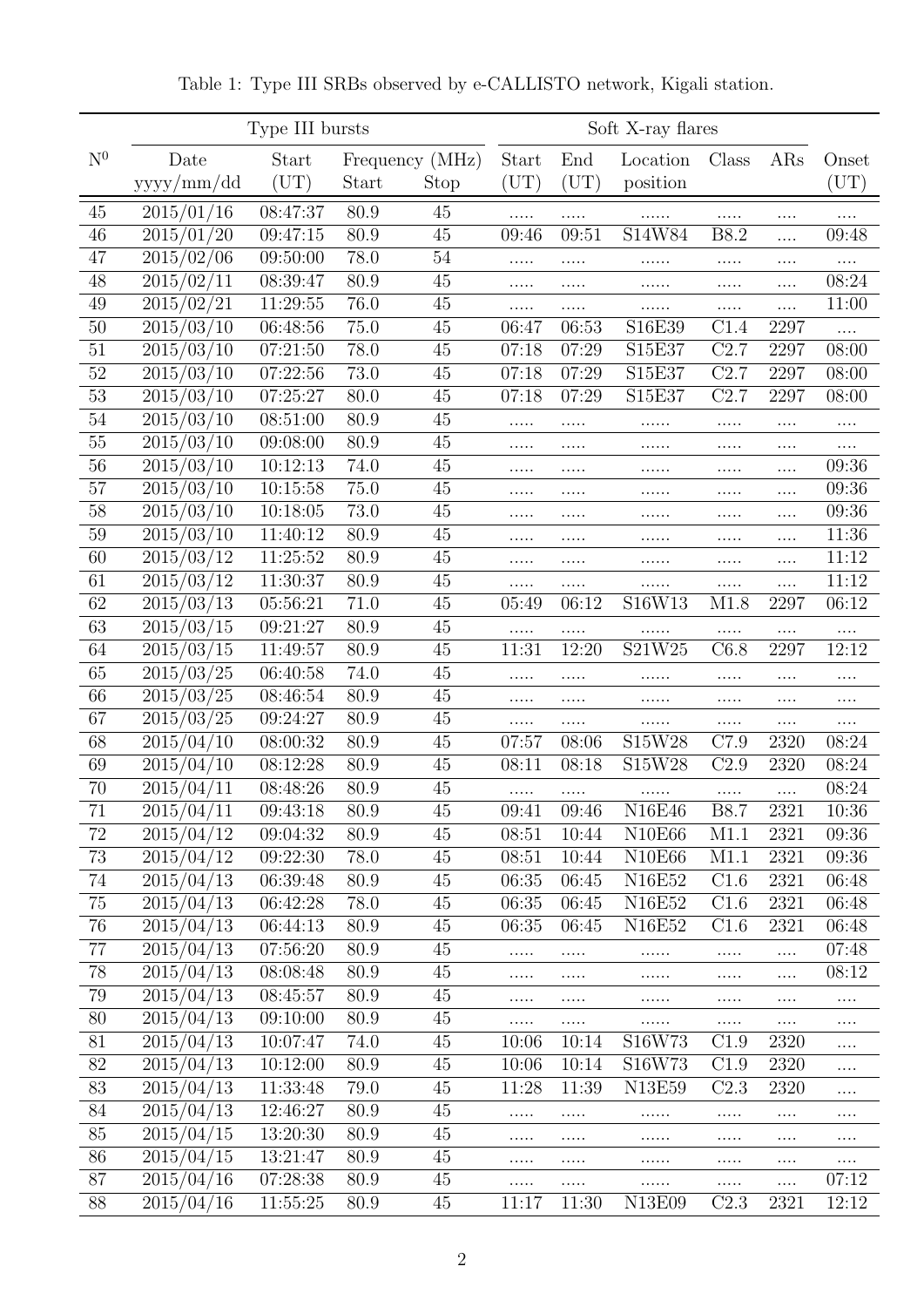|                | Type III bursts         |                              |       |                         | Soft X-ray flares     |                     |                                 |              |                  |                       |
|----------------|-------------------------|------------------------------|-------|-------------------------|-----------------------|---------------------|---------------------------------|--------------|------------------|-----------------------|
| N <sup>0</sup> | Date<br>yyyy/mm/dd      | <b>Start</b><br>$({\rm UT})$ | Start | Frequency (MHz)<br>Stop | Start<br>$({\rm UT})$ | End<br>$({\rm UT})$ | Location<br>position            | Class        | ARs              | Onset<br>$({\rm UT})$ |
| 89             | 2015/04/23              | 08:32:56                     | 62.0  | 45                      |                       |                     |                                 |              |                  | 08:12                 |
| 90             | 2015/05/06              | 11:47:50                     | 80.9  | $45\,$                  | 11:45                 | .<br>11:51          | N17E67                          | M1.9         | $\cdots$<br>2339 | 12:00                 |
| 91             | 2015/05/08              | 07:38:57                     | 80.9  | 45                      |                       |                     |                                 |              |                  |                       |
| 92             | 2015/05/08              | 08:03:00                     | 80.9  | 45                      | 08:00                 | .<br>08:13          | <b>N16E72</b>                   | C1.5         | <br>.            | .<br>08:12            |
| 93             | 2015/05/09              | 05:31:27                     | 80.9  | 45                      | .                     | .                   | .                               | .            | $\cdots$         | 04:48                 |
| 94             | 2015/05/09              | 05:41:23                     | 80.9  | $45\,$                  | .                     | .                   |                                 | .            | .                | 04:48                 |
| 95             | 2015/05/12              | 11:48:56                     | 80.9  | 45                      | 11:45                 | 11:56               | N06W05                          | C3.0         | 2339             | 12:24                 |
| 96             | $\overline{2015/05/13}$ | 08:00:23                     | 80.9  | 45                      |                       | .                   |                                 | .            | $\cdots$         | 07:36                 |
| 97             | 2015/05/14              | 07:28:56                     | 80.9  | 45                      | 06:52                 | 07:36               | N07W46                          | C2.5         | 2339             | .                     |
| 98             | 2015/05/14              | 08:59:27                     | 80.9  | 45                      | .                     | .                   | .                               | .            | $\cdots$         | 08:36                 |
| 99             | 2015/05/15              | 05:24:27                     | 80.9  | 45                      | 05:22                 | 05:28               | N09W53                          | C1.1         | 2339             | .                     |
| 100            | 2015/05/15              | 12:04:25                     | 80.0  | 45                      | .                     | .                   | .                               | .            | $\cdots$         | .                     |
| 101            | 2015/05/16              | 11:17:58                     | 63.0  | 45                      | .                     | .                   |                                 | .            | $\cdots$         | 10:36                 |
| 102            | 2015/06/11              | 09:16:00                     | 80.9  | 45                      | .                     | .                   | .                               | .            | .                | 09:12                 |
| 103            | 2015/06/12              | 08:50:28                     | 80.9  | 45                      | .                     | .                   | .                               | .            | $\cdots$         | .                     |
| 104            | 2015/06/12              | 09:15:52                     | 80.9  | 45                      | .                     | .                   | .                               | .            | .                | 09:12                 |
| 105            | 2015/06/15              | 05:13:54                     | 80.9  | 48                      |                       | .                   | .                               | .            | $\cdots$         | $\cdots$              |
| 106            | 2015/06/15              | 10:07:27                     | 72.0  | 45                      | .                     | .                   | .                               | .            | $\cdots$         | $\cdots$              |
| 107            | 2015/06/18              | 04:26:51                     | 78.0  | $45\,$                  | .                     | .                   | .                               |              | $\cdots$         | 04:12                 |
| 108            | 2015/06/18              | 13:12:55                     | 67.0  | 45                      | 13:05                 | 13:15               | N12E47                          | C3.5         | 2371             | 14:00                 |
| 109            | 2015/06/23              | 07:24:48                     | 78.0  | $45\,$                  | .                     | .                   | .                               | .            | $\cdots$         | .                     |
| 110            | 2015/06/23              | 10:29:12                     | 80.9  | 45                      | .                     |                     |                                 |              |                  | .                     |
| 111            | 2015/06/23              | 10:55:56                     | 76.0  | $45\,$                  | .                     | .                   | .                               | .            | $\cdots$         | $\cdots$              |
| 112            | 2015/06/23              | 10:58:56                     | 80.9  | 45                      | .                     | .                   | .                               |              | $\cdots$         | $\cdots$              |
| 113            | 2015/06/23              | 12:57:00                     | 80.9  | 45                      | .                     | .                   | .                               | .            | $\cdots$         | 12:48                 |
| 114            | 2015/06/25              | 08:52:13                     | 65.0  | 45                      | 08:02                 | 09:05               | N09W42                          | M7.9         | 2371             | 08:36                 |
| 115            | $\frac{2015}{06/29}$    | 07:33:18                     | 80.9  | 45                      | 07:33                 | 07:43               | N14E83                          | <b>B</b> 9.7 | 2373             | .                     |
| 116            | 2015/07/09              | 08:33:59                     | 75.0  | 45                      | .                     |                     |                                 |              | $\cdots$         |                       |
| 117            | 2015/07/09              | 08:38:22                     | 73.0  | 45                      |                       |                     |                                 | $\cdots$     | $\cdots$         | $\cdots$              |
| 118            | 2015/07/09              | 09:08:18                     | 72.0  | 45                      | .                     | .                   |                                 | .            | .                | .                     |
| 119            | 2015/07/09              | 09:19:47                     | 80.9  | 45                      | .                     | .                   |                                 | .            |                  | .                     |
| 120            | 2015/07/09              | 10:06:19                     | 72.5  | 45                      |                       | .                   |                                 | .            | $\cdots$         | $\cdots$              |
| 121            | 2015/07/09              | 10:09:30                     | 80.9  | 45                      | $\cdots$ .            | .                   | .                               | .            | $\cdots$         | .                     |
| 122            | 2015/07/09              | 11:00:50                     | 80.9  | 45                      | $\cdots$              | .                   |                                 |              | $\cdots$         | $\cdots$              |
| 123            | 2015/07/09              | 12:10:17                     | 72.0  | 45                      | .                     | .                   | .                               |              | $\cdots$         | $\cdots$              |
| 124            | 2015/07/09              | 13:05:32                     | 80.9  | 45                      |                       | .                   |                                 | .            | $\cdots$         | .                     |
| 125            | 2015/07/10              | 05:58:13                     | 80.9  | 45                      |                       | .                   |                                 | .            | $\cdots$         | .                     |
| 126            | 2015/07/10              | 05:59:27                     | 80.9  | 45                      |                       |                     | $\cdots\cdots$                  |              | $\cdots$         | $\cdots$              |
| 127            | 2015/07/10              | 08:23:30                     | 72.5  | 45                      |                       | .                   | .                               | .            | $\cdots$         | $\cdots$              |
| 128            | 2015/07/10              | 12:24:28                     | 70.0  | 45                      |                       | .                   |                                 | .            | $\cdots$         | 11:48                 |
| 129            | 2015/07/14              | 05:02:31                     | 80.9  | 45                      | 04:47                 | 09:19               | N16W57                          | <b>B9.0</b>  | 2381             | .                     |
| 130            | 2015/07/14              | 05:12:44                     | 80.9  | $45\,$                  | 04:47                 | 09:19               | N <sub>16</sub> W <sub>57</sub> | <b>B9.0</b>  | 2381             | .                     |
| 131            | 2015/07/14              | 06:37:35                     | 76.0  | 45                      | 04:47                 | 09:19               | N16W57                          | <b>B9.0</b>  | 2381             | .                     |
| 132            | 2015/07/14              | 09:20:35                     | 80.9  | 45                      | 09:20                 | 09:27               | N15W59                          | C1.0         | 2381             | .                     |

Table 1: Type III SRBs observed by e-CALLISTO network, Kigali station.